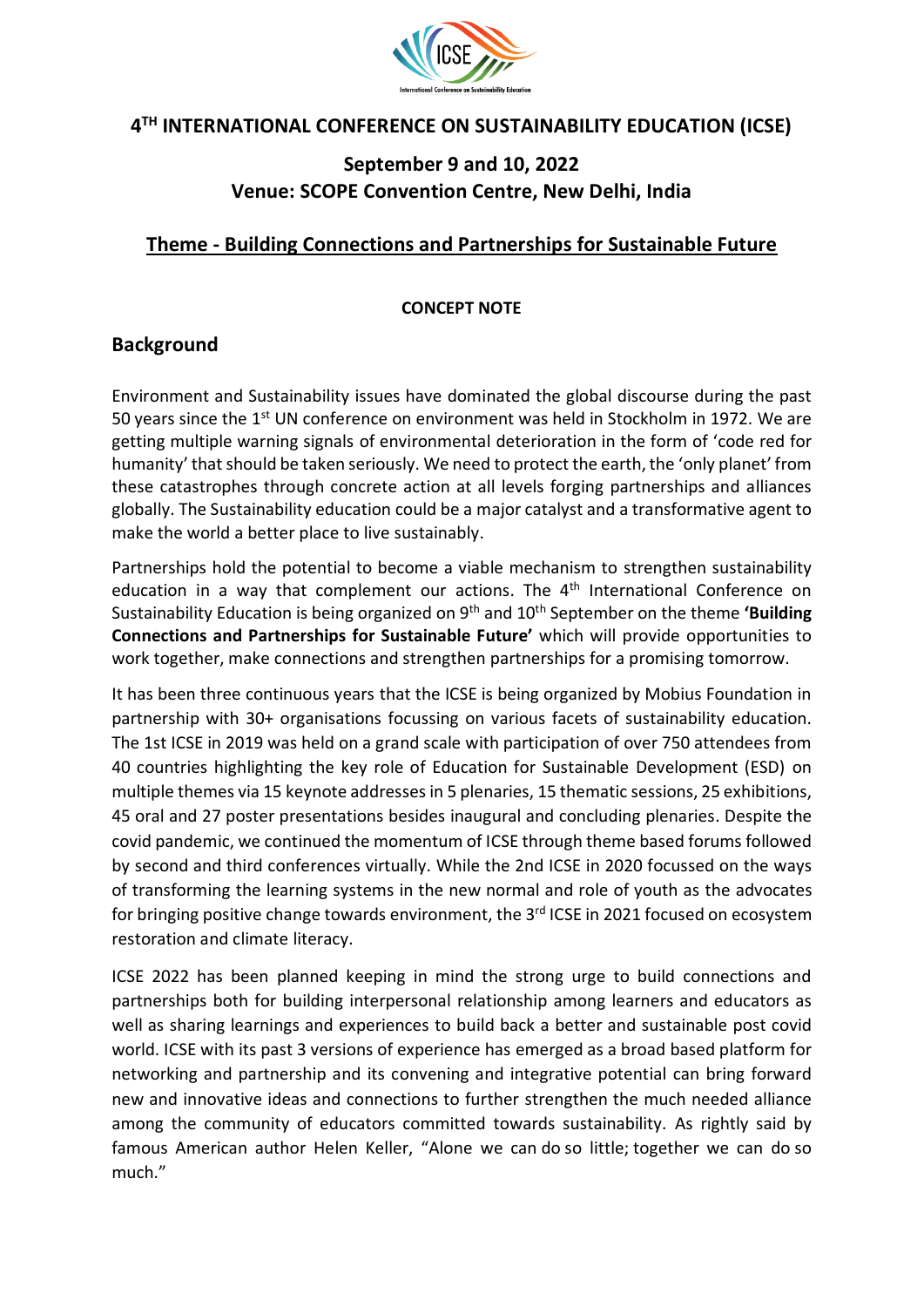

# **Objectives**

The overall objective of the conference will be on strengthening partnerships and building connections through sharing innovative ideas, experiences and case studies on sustainability education that leads to positive action.

The specific objectives are:

- 1. To provide a platform for connecting educators, practitioners and policy makers across the globe to promote sustainability education and learning.
- 2. To provide opportunities for building partnerships and collaborations to strengthen Sustainability Education.
- 3. To empower youth particularly young professionals and promote them as an agent for change.
- 4. To ideate projects/programmes/campaigns in partnership with participating organizations/delegates to carry forward the outcome of ICSE 2022.

### **Participants and format of the Conference - ICSE 2022**

The 4th ICSE will be organized on September 9 (Friday) and 10 (Saturday) 2022 through hybrid mode between 10:00 – 18:00 hrs at SCOPE Convention Centre, Jawaharlal Nehru Stadium Marg, Pragati Vihar, New Delhi by Mobius Foundation in partnership with some of the key environmental organizations, UNESCO, UNEP, Centre for Environment Education (CEE), Foundation for Environmental Education (FEE, Copenhagen), The Climate Reality Project India, The Energy and Resource Institute (TERI), WWF India etc.

The conference is expected to bring together around 300 participants physically (250 Indians + 50 Foreigners) and will be joined by thousands virtually from across the globe representing multi-disciplinary and diverse group of stakeholders including: policy makers, teachers and educators, young professionals, representative of schools and education networks, youth, scientists and technical experts, as well as individuals from the private sector and civil society. The event will be graced by speakers/distinguished dignitaries via 5 plenary sessions including inauguration and closing ceremony. There will be sessions for contributed papers and posters from diverse fields and professions. Presentations and discussions will be organized in the form of panel interaction, working groups, workshops, symposia, round table by ICSE partners in the form of 10 parallel thematic sessions in 2 days. There will be a special plenary for Youth4Earth campaign winners and young professionals. The Conference will also facilitate display of exhibits, stalls, projects and practices by partners and delegates to showcase their work towards sustainability.